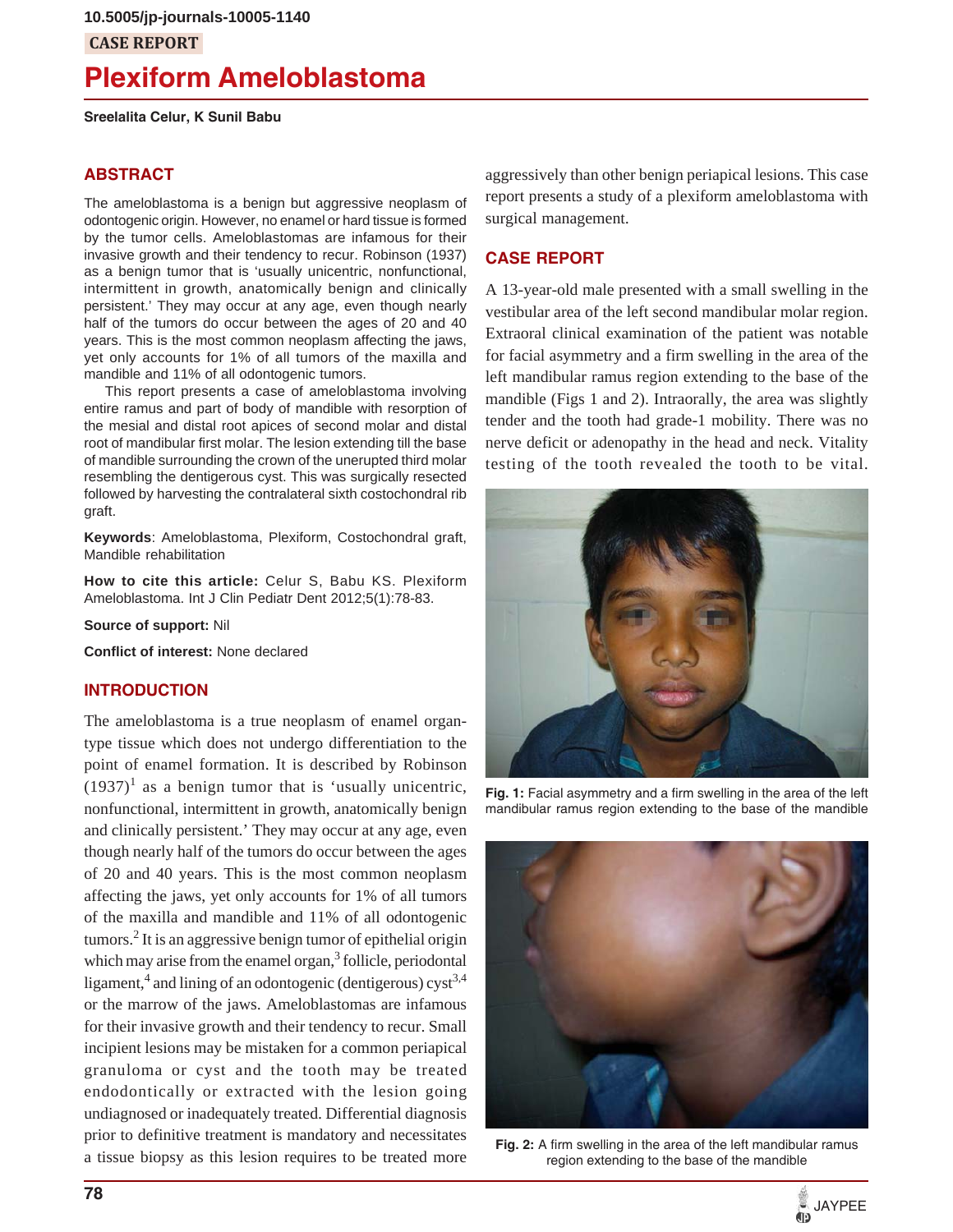Radiographically, solitary radiolucent lesion involving entire ramus and part of body of mandible with resorption of the mesial and distal root apices of second molar and distal root of mandibular first molar. The lesion extending till the base of mandible surrounding the crown of the unerupted third molar resembling the dentigerous cyst (Fig. 3). The medical history was not significant and the patient was in good general health.

Incisional biopsy was done under local anesthesia and sent for histopathological examination. The pathology report confirmed the diagnosis of a plexiform ameloblastoma (Fig. 4) and the patient was scheduled for surgical resection of the involved mandible followed by placement of the costochondral graft.

Surgical resection of the tumor was carried out through an extraoral submandibular approach. Premolars were extracted and mandible was sectioned maintaining a safe margin of 1.5 mm of uninvolved bone (Figs 5 to 7). Temporary maxillomandibular fixation was done. Contralateral sixth rib was harvested as a costochondral graft through inframammary incision and secured into place by means of reconstruction plate (Figs 8 to 10).



**Fig. 3:** Radiograph showing radiolucency extending till the base of mandible surrounding the crown of the unerupted third molar resembling the dentigerous cyst

After a week-patient was recalled for the check-up, a radiograph was taken to ensure the stability of the graft (Figs 11 and 12).



**Fig. 5:** Extraoral incision and retraction of the left mandibular ramus region



**Fig. 6:** Sectioning of the mandible



**Fig. 4:** Histological slide confirmed the diagnosis of a plexiform ameloblastoma



**Fig. 7:** Sectioned mandible maintaining a safe margin of 1.5 mm of uninvolved bone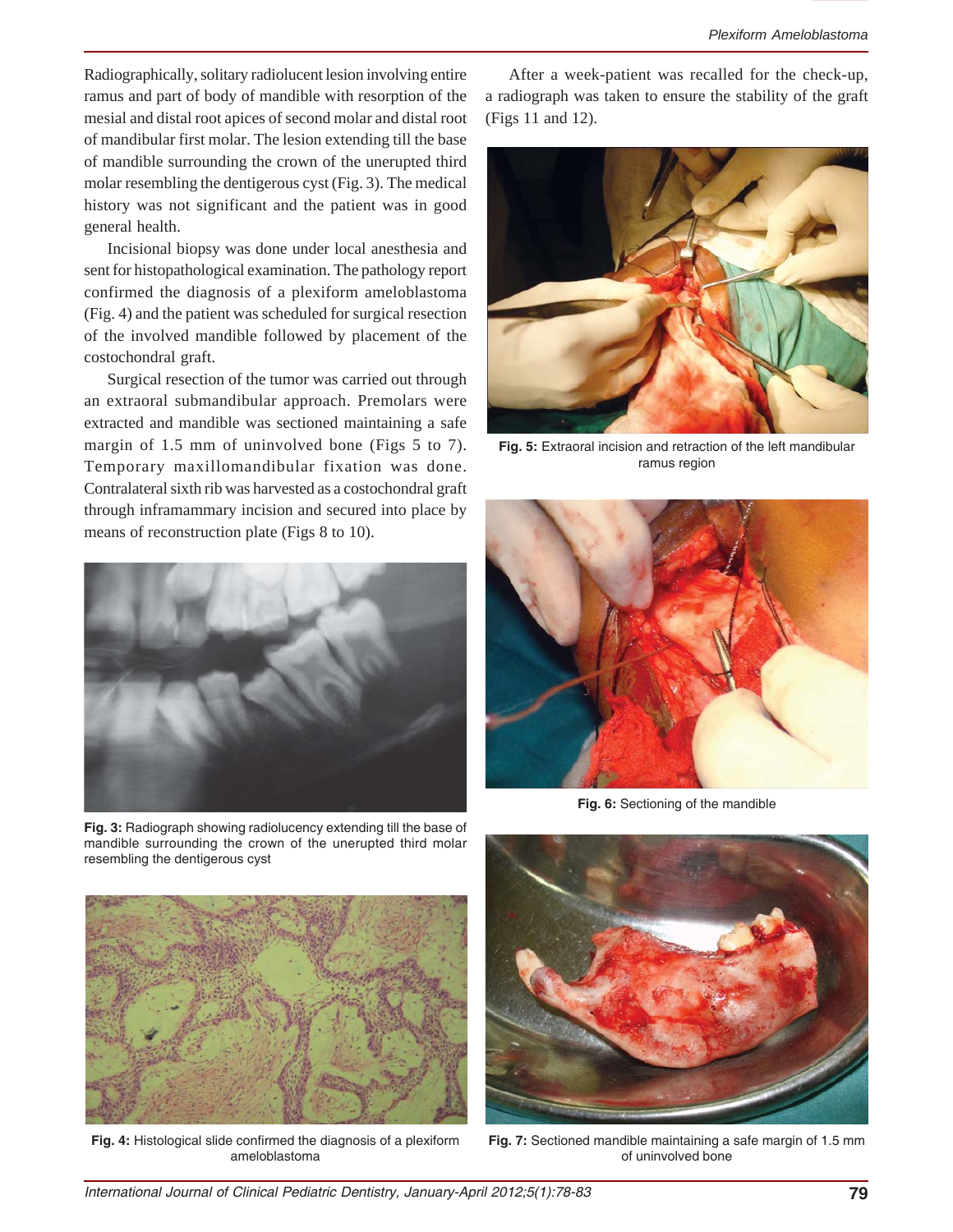

**Fig. 8:** Contralateral sixth rib was harvested as a costochondral graft through inframammary incision



**Fig. 9:** Costochondral graft secured into place in continuation with the distal end of resected mandible



**Fig. 10:** Costochondral graft secured into place by means of reconstruction plate

## **DISCUSSION**

The ameloblastoma is a benign but aggressive neoplasm of odontogenic origin. However, no enamel or hard tissue is



**Fig. 11:** After a week, patient was recalled for the check-up



**Fig. 12:** Radiograph to ensure the stability of the graft

formed by the tumor cells.<sup>5</sup> It comprises 1% of all radiolucent jaw lesions.<sup>6</sup> Ameloblastomas arise from either neoplastic transformation of odontogenic cyst epithelium or from residual epithelial rests left over from the formation of teeth, such as remnants of the enamel organ (reduced enamel epithelium) found over the crown of an unerupted tooth, remnants of Hertwig's epithelial root sheath (rests of Malassez) in the periodontal ligament or remnants of the dental lamina (rests of Serres). Ameloblastomas may be confused clinically with other jaw lesions, and occasionally with infiltrating neoplasms of the maxillary sinus, particularly those of salivary gland origin.<sup>5</sup>

## **CLINICAL PRESENTATION**

The age range for ameloblastomas is from 20 to 50 years<sup>7-9</sup> with the average age being 27.18. There is no sex or racial predilection. Eighty percent of ameloblastomas occur in the mandible—almost exclusively in the molar ramus region of the mandible $10-12$  and are often associated with an unerupted teeth. $^{13}$  The remaining 20% occur in the maxilla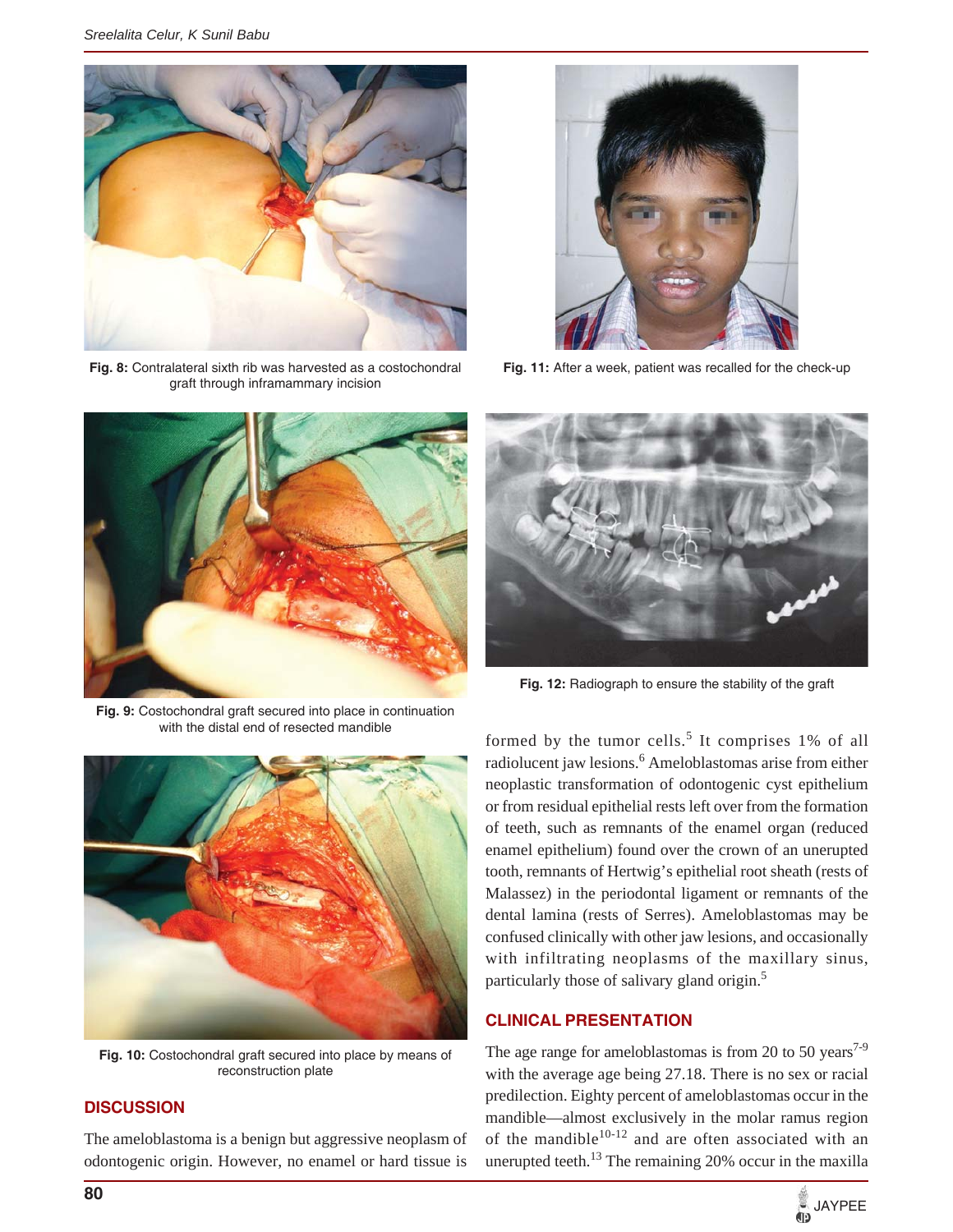with the maxillary tuberosity being the most common site.<sup>3</sup> Ameloblastomas are nonencapsulated tumors.

Histologically, there are two basic patterns, follicular and plexiform with the former being more common. In both patterns the stroma is composed of mature fibrous connective tissue; however, the follicular form contains islands of epithelial elements within the stroma and the plexiform contains cords of epithelial elements within the stroma.<sup>3</sup> The common denominator to all ameloblastomas is well-differentiated palisaded cells found around the periphery of nests, strands and networks of epithelium. Nuclei of the palisaded cells are typically polarized away from the basement membrane. Budding of epithelium from these proliferative nests and strands is also characteristic of this lesion. Palisading cells and budding epithelium are found in all microscopic subtypes (follicular, cystic, plexiform, desmoplastic, acanthomatous, granular cell).<sup>5</sup>

Ameloblastomas are classified into four groups; unicystic, solid or multicystic, peripheral and malignant. The unicystic ameloblastoma is essentially a 'cystic' lesion with either an intraluminal or an intramural proliferation of the cystic lining.14 Radiographically, it is a well- circumscribed slow-growing radiolucency. Microscopically, it is a 'cystic' lesion with three significant features as described by Leider et al:

- 1. Columnar cells resembling ameloblasts occupy the basal cell layer
- 2. Hyperchromatic nuclei having a vacuolated atypical cytoplasm are polarized from the basal lamina and
- 3. A loose stellate reticulum-like epithelium lining the basilar ameloblasts.15 Unicystic ameloblastomas are less aggressive than solid ameloblastomas.<sup>14</sup>

The multicystic or solid ameloblastoma can grow to an enormous size. It can infiltrate into adjacent structures including intracranial sites, and has the ability to recur and even metastasize. It occurs in a slightly older age group than its unicystic counterpart. The majority of the cases involve the mandible, but the maxilla can also be involved. Radiographically, the appearance is variable with the exception of the desmoplastic variant, but it is generally unilocular or multilocular.<sup>16</sup> Microscopically, this lesion can exhibit a variety of patterns. Multicystic ameloblastoma has a poorer prognosis than the cystic lesion.16

The peripheral ameloblastoma is the soft tissue version of the central intraosseous ameloblastoma. It occurs in the alveolar mucosa; however, the underlying bone can be involved due to secondary erosion.<sup>17</sup> This type of tumor is rare.

The malignant ameloblastoma is also a rare entity. Elzay and Corio et al defined this lesion as an ameloblastoma that has metastasized but still maintains its classical microscopic features.<sup>18,19</sup> Clinically, the majority of patients  $(75%)$ present with a chief complaint of a slow growing painless swelling. Signs and symptoms may include; facial deformity, swelling (75%), pain (33%), malocclusion, loosening of teeth, ill-fitting dentures and bridges, ulcerations and periodontal disease.<sup>20</sup>

Radiology and location of ameloblastomas are key factors to a correct diagnosis. Plain radiography, panoramic radiographs, conventional tomography (CTs), and magnetic resonance imaging (MRIs) are all used as diagnostic aids. Findings may include expansion of cortical plate with scalloped margins, multiloculations or 'soap bubble' appearance and/or root resorption. CTs are used to delineate soft tissue masses, destruction of cortical bone and extension of the tumor into adjacent structures. MRIs, even though not useful for hard tissue examination, are used to provide information regarding edge definition and tumor consistency.21

Ameloblastoma is a locally benign invasive tumor that has a high tendency to recur, metastasize and even undergo malignant transformation. It has a high recurrence rate if not adequately removed<sup>22</sup> but local recurrence may occur even in patients who have undergone satisfactory primary surgical treatment.<sup>23</sup> As these tumors recur they become more aggressive and can develop into a lesion that is more aggressive than a sarcoma.<sup>20</sup> Recurrence seems to depend on several factors, such as (1) method of treatment of the primary lesion, (2) the extent of the lesion and (3) the site of origin.24

Among the various types of ameloblastomas there are differences in recurrent patterns. Multicystic ameloblastoma has a much higher rate of recurrence than unicystic ameloblastoma. The reason for this higher rate is believed to be because of the numerous microextensions the tumor has projecting into the bone.<sup>25,26</sup> Gardner and Pecak stress that the type of treatment required is highly dependent on the type of ameloblastoma present. $^{22}$ 

## **MANAGEMENT**

Proper diagnosis and management of ameloblastomas cannot be overemphasized because of the high recurrence rate demonstrated by this lesion. Ominous signs, such as root resorption and tooth mobility should not go unnoticed. Paresthesia which may be prevalent in larger lesion should also raise suspicion as to an aggressive or malignant lesion.

It is imperative therefore, that, after clinical and radiographic evaluation of a patient with a periapical lesion, diagnosis be confirmed by obtaining a specimen and sending it for microscopic examination (even if the lesion is small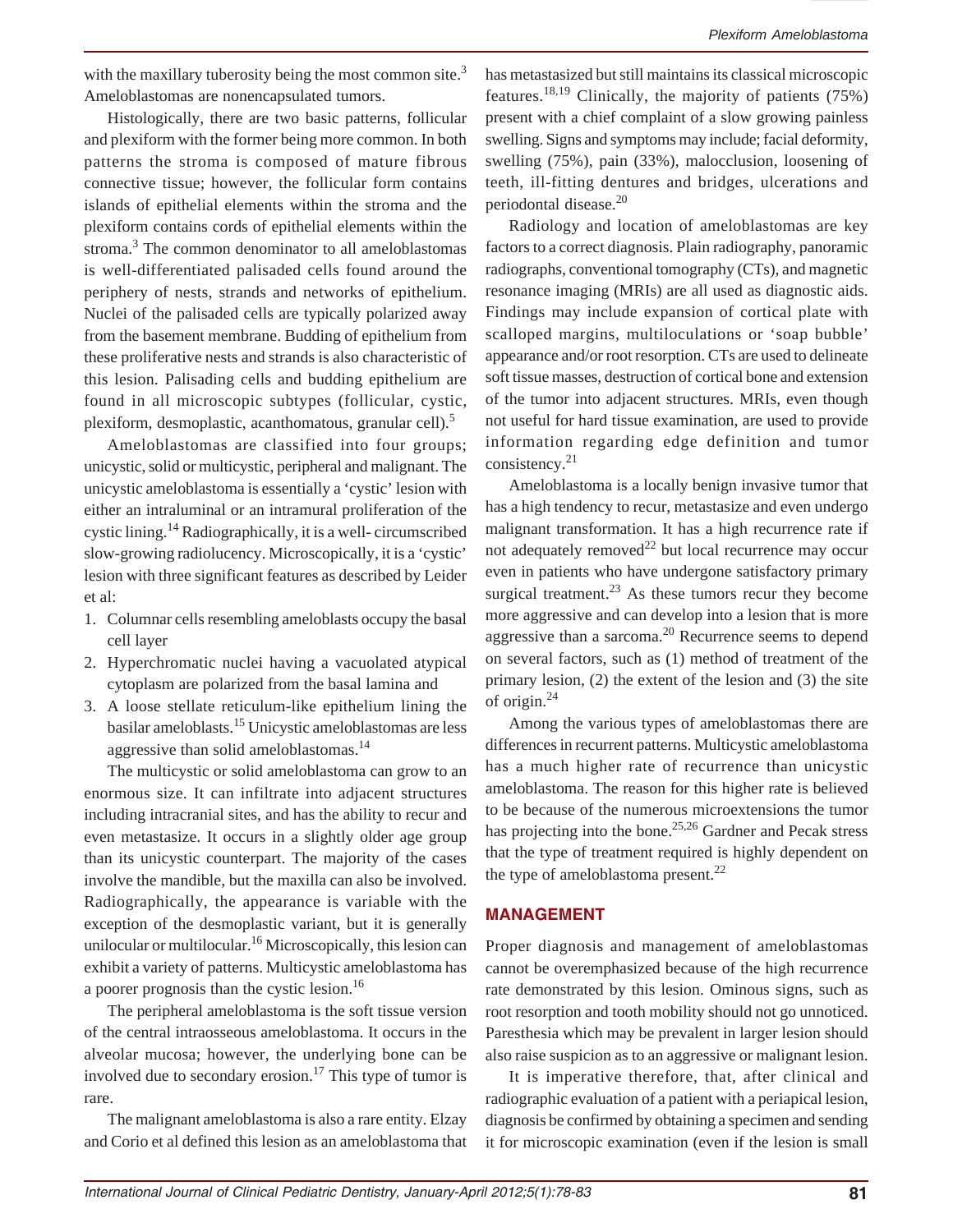and or associated with a pulpal-involved tooth) so that prompt appropriate treatment may be rendered.

An incisional or excisional biopsy may be done depending on the size of the lesion and its clinical features.<sup>16</sup> An incisional biopsy is advantageous if a representative specimen can be obtained. This will provide the clinician with a definitive diagnosis and allow for an appropriate workup before developing a therapeutic protocol.

An exception is a patient with a small, unilocular lesion in which the clinical impression is an odontogenic cyst or fibro-osseous lesion where an excisional biopsy is usually performed.16

If subsequent microscopic examination confirms an ameloblastoma, the clinician must then decide on additional surgery and take the necessary measures.

Surgery is the mainstay of therapy for ameloblastomas today. Treatment ranges from conservative surgery to more radical procedures. Conservative therapy includes radiotherapy, curettage and enucleation.

Recurrence rates also vary for the different procedures used to treat the primary lesion. Several authors have found a recurrence rate of 55 to 90% for all ameloblastomas treated conservatively (enucleation and curettage).<sup>11</sup> However, the incidence of recurrence following radical resection is 5 to 15%.24,25

Radical surgery, as defined by Muller and Slootweg, is a procedure in which the ameloblastoma is removed with a margin of 'normal bone'.<sup>10</sup> Most investigators believes in resecting at least 1 cm of normal bone beyond the tumor margin.22,27 When the tumor has perforated bone, removal of adjacent soft tissue extending to the next adjacent anatomic boundary must be performed to ensure complete tumor-free soft tissue margins.<sup>16</sup>

 Preservation of the inferior alveolar nerve is not prudent when it is involved by the tumor, and it should be resected en bloc with the specimen in such cases. This may have been the cause of the recurrence in our case. Immediate nerve reconstruction after extirpation of the tumor restores lower lip sensation for the patient. It is most important to emphasize, to both the clinician and the patient, the need for a definitive treatment protocol and lifetime periodic follow-up for detection of recurrence as even a 5 year tumorfree period does not necessarily mean a cure.<sup>5</sup>

 An ameloblastoma is an epithelial tumor similar to a basal cell carcinoma histologically. Therefore, some investigators contend that their radiosensitivities must also be similar.<sup>28</sup> However, radiation therapy is rarely used as a primary treatment. Gardner believes that radiotherapy should only be used for inoperable cases. $^{20}$  Other investigators advocate that radiotherapy in conjunction with surgery may have a place in the management of selected patients with recurrence. Pinsolle et al believe that surgery and radiotherapy (50 Gy postoperatively) should be used for (1) mandibular recurrences when the first surgical treatment was adequate, (2) for all recurrences and (3) when soft tissue involvement or positive surgical margins are present after a wide resection.<sup>28</sup>

## **CONCLUSION**

This case report illustrates the importance of adequate radical resection to avoid recurrence. All efforts must be made to excise the recurrent lesion because death can occur as a result of damage to vital structures by massive local disease and metastasis. Recurrences often present after 15 years or more.<sup>22</sup> Therefore, it is important to emphasize the need for long-term periodic follow-ups.

## **REFERENCES**

- 1. Robinson HBG. Ameloblastoma: a survey of 379 cases from the literature. Arch Pathol Lab Med 1937;23:831.
- 2. Gorlin RJ, Chaudhry AP, Pindborg JJ. Odontogenic tumors: Classification, histopathology and clinical behavior in man and domesticated animals. Cancer 1961;14:73-101.
- 3. Appel BN, Verbin RS. Odontogenic tumors In: Barnes El, ed. Surgical Pathology of the Head and Neck. New York: Marcel Dekker 1985. 1331-1409 p.
- 4. Stafne EC, Gibiliscoo JA. Oral roentgenographic diagnoses. Philadelphia Saunders 1975. 169-187 p.
- 5. Regezi JA, Sciubba JJ, Pogrel MA. Atlas of Oral Pathology. WB Saunders: Phila 2000. 98-99 p.
- 6. Assael L. Surgical management of odontogenic cysts and tumors. In Peterson LJ et al. Principles of Oral and Maxillofacial Surgery. Lippincott, 1992;3:694-97.
- 7. Regezi JA, Kerr DA, Courtney RM. Odontogenic tumors: Analysis of 706 cases. J Oral Surg 1978;36(10):771-778.
- 8. Small IA, Waldron CA. Ameloblastomas of the jaw. J Oral Surg 1955;8:281-297.
- 9. Mehlisch DR, Dahlin DC, Masson JK. Ameloblastoma: a clinicopathologic report. J Oral Surg 1972;30:9-22.
- 10. Gardner DG. Plexiform unicystic ameloblastoma: A diagnostic problem in dentigerous cysts. Cancer 1981;47(6):1358-1362.
- 11. Gardner DG, Corio RL. Plexiform unicystic ameloblastoma: a variant of ameloblastomas with a low recurrence after enucleation. Cancer 1984;53(8):1730-1735.
- 12. Ackerman GL, Altini M, Shear M. The unicystic ameloblastoma: a clinicopathologic study of 57 cases. J Oral Pathol 1988;17(9- 10):541-546.
- 13. Gold L. Biologic behavior of ameloblastoma. Clin Oral Maxillofac Surg 1991;3:21.
- 14. Robinson L, Martinez MG. Unicystic ameloblastoma: a prognostically distinct entity. Cancer 1977;40(5):2278-2282.
- 15. Leider AS, Eversole LR, Barkin ME. Cystic ameloblastoma: a clinicopathologic analysis. Oral Surg Oral Med Oral Pathol 1985;60(6):624-630.
- 16. Williams TP. Management of ameloblastoma: a changing perspective. J Oral Maxillofac Surg 1993;51(10):1064-1070.
- 17. Stanley HR, Krogh HW. Peripheral ameloblastoma: report of a case. Oral Surg 1959;12:760.